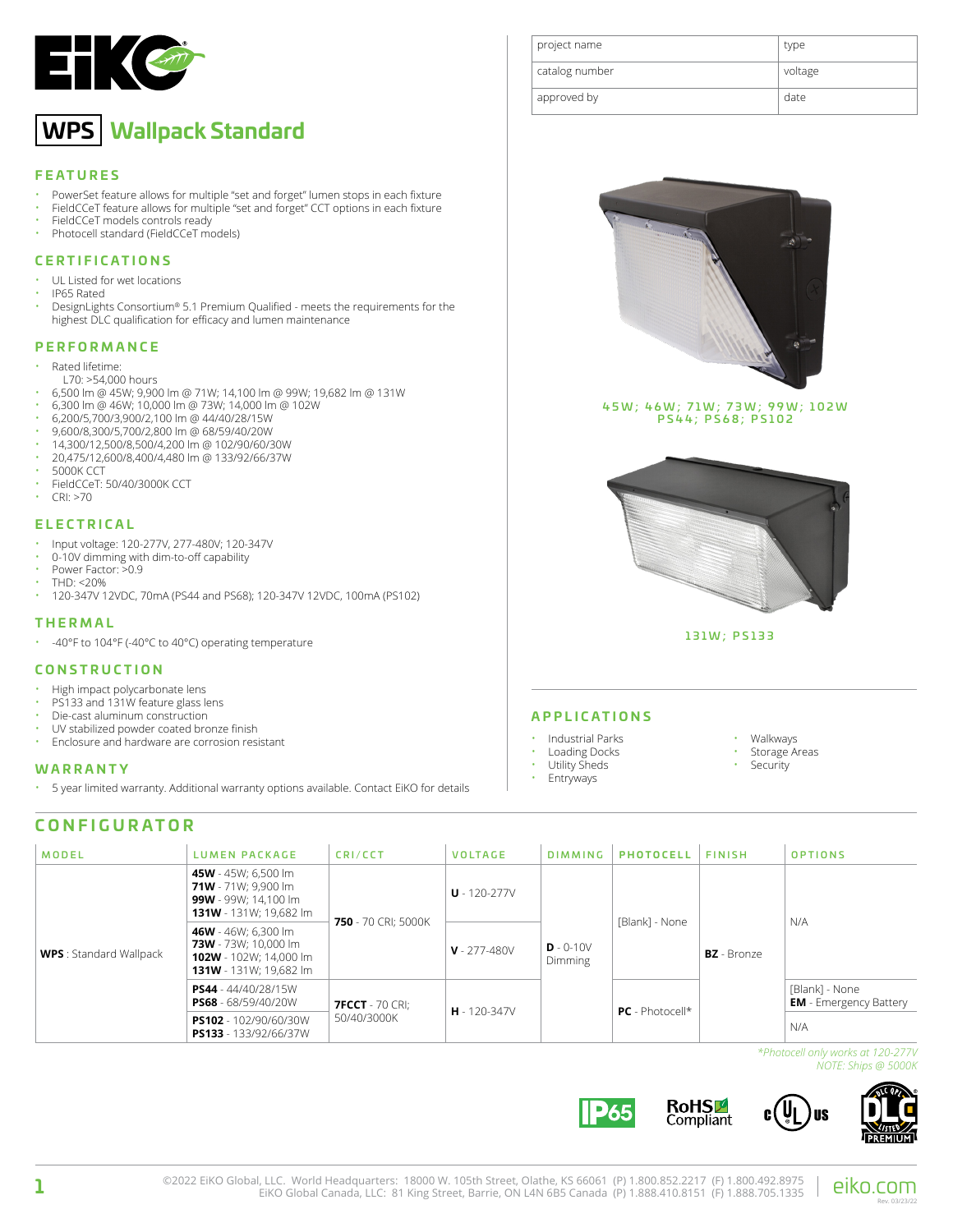## **PERFORMANCE SUMMARY**

| ORDER<br>CODE | ITEM #              | <b>WATTS</b> | NOMINAL LUMENS | <b>CCT</b> | <b>CRI</b> | <b>DIMMING</b> | <b>VOLTS</b> | <b>REPLACES</b>               | <b>DLC</b><br>5.1<br>PREMIUM |
|---------------|---------------------|--------------|----------------|------------|------------|----------------|--------------|-------------------------------|------------------------------|
| 12104         | WPS/45W/750/UD/BZ   | 45W          | 6,500          | 5000K      | >70        | $0-10V$        | 120-277V     | 100W MH or<br><b>100W HPS</b> | ✓                            |
| 12105         | WPS/71W/750/UD/BZ   | 71W          | 9,900          | 5000K      | >70        | $0-10V$        | 120-277V     | 150W MH or<br><b>150W HPS</b> | ✓                            |
| 12106         | WPS/99W/750/UD/BZ   | 99W          | 14,100         | 5000K      | >70        | $0-10V$        | 120-277V     | 250W MH or<br>200W HPS        | $\checkmark$                 |
| 12555         | WPS/131W/750/UD/BZt | 131W         | 19,682         | 5000K      | >70        | $0-10V$        | 120-277V     | 360W MH or<br>310W MH         | ✓                            |
| 12107         | WPS/46W/750/VD/BZ   | 46W          | 6,300          | 5000K      | >70        | $0-10V$        | 277-480V     | 100W MH or<br>100W HPS        | ✓                            |
| 12108         | WPS/73W/750/VD/BZ   | 73W          | 10,000         | 5000K      | >70        | $0-10V$        | 277-480V     | 150W MH or<br><b>150W HPS</b> | ✓                            |
| 12109         | WPS/102W/750/VD/BZ  | 102W         | 14,000         | 5000K      | >70        | $0-10V$        | 277-480V     | 250W MH or<br>200W HPS        | ✓                            |
| 12556         | WPS/131W/750/VD/BZt | 131W         | 19,682         | 5000K      | >70        | $0-10V$        | 277-480V     | 360W MH or<br>310W MH         | ✓                            |

|       | <b>POWERSET AND FIELDCCET</b> |               |                            |             |     |           |          |                                    |  |
|-------|-------------------------------|---------------|----------------------------|-------------|-----|-----------|----------|------------------------------------|--|
| 12110 | WPS/PS44/7FCCT/HD/PC/B7       | 44/40/28/15W  | 6,200*/5,700/3,900/2,100   | 50/40/3000K | >70 | $0 - 10V$ | 120-347V | Up to 100W MH or<br>Up to 100W HPS |  |
| 12531 | WPS/PS44/7FCCT/HD/PC/BZ/EM    | 44/40/28/15W  | 6,200*/5,700/3,900/2,100   | 50/40/3000K | >70 | $0-10V$   | 120-347V | Up to 100W MH or<br>Up to 100W HPS |  |
| 12102 | WPS/PS68/7FCCT/HD/PC/B7       | 68/59/40/20W  | 9.600*/8.300/5.700/2.800   | 50/40/3000K | >70 | $0 - 10V$ | 120-347V | Up to 150W MH or<br>Up to 150W HPS |  |
| 12532 | WPS/PS68/7FCCT/HD/PC/BZ/EM    | 68/59/40/20W  | 9.600*/8.300/5.700/2.800   | 50/40/3000K | >70 | $0 - 10V$ | 120-347V | Up to 150W MH or<br>Up to 150W HPS |  |
| 12103 | WPS/PS102/7FCCT/HD/PC/B7      | 102/90/60/30W | 14.300*/12.500/8.500/4.200 | 50/40/3000K | >70 | $0 - 10V$ | 120-347V | Up to 250W MH or<br>Up to 200W HPS |  |
| 12554 | WPS/PS133/7FCCT/HD/PC/BZt     | 133/92/66/37W | 20.475*/12.600/8.400/4.480 | 50/40/3000K | >70 | $0 - 10V$ | 120-347V | Up to 400W MH or<br>Up to 310W MH  |  |

*NOTE: DLC 5.1 Premium @ 4000/5000K only* \**Lumens shown @4000K (for FieldCCeT lumen values) †Glass Lens*

# **ACCESSORIES**

| ORDER<br>CODE | ITEM #     | <b>DESCRIPTION</b>                                |
|---------------|------------|---------------------------------------------------|
| 09966         | PC1-4036-U | Photocell, Flush Mount, 120-277V                  |
| 09967         | PC1-4136-U | Photocell. Stem Mount. Side Lens. 120-277V        |
| 09968         | PC1-4236-U | Photocell, Stem Swivel Mount, Side Lens, 120-277V |
| 09969         | PC1-4736-U | Photocell, Stem Swivel Mount, Top Lens, 120-277V  |

## **PRODUCT DIMENSIONS**

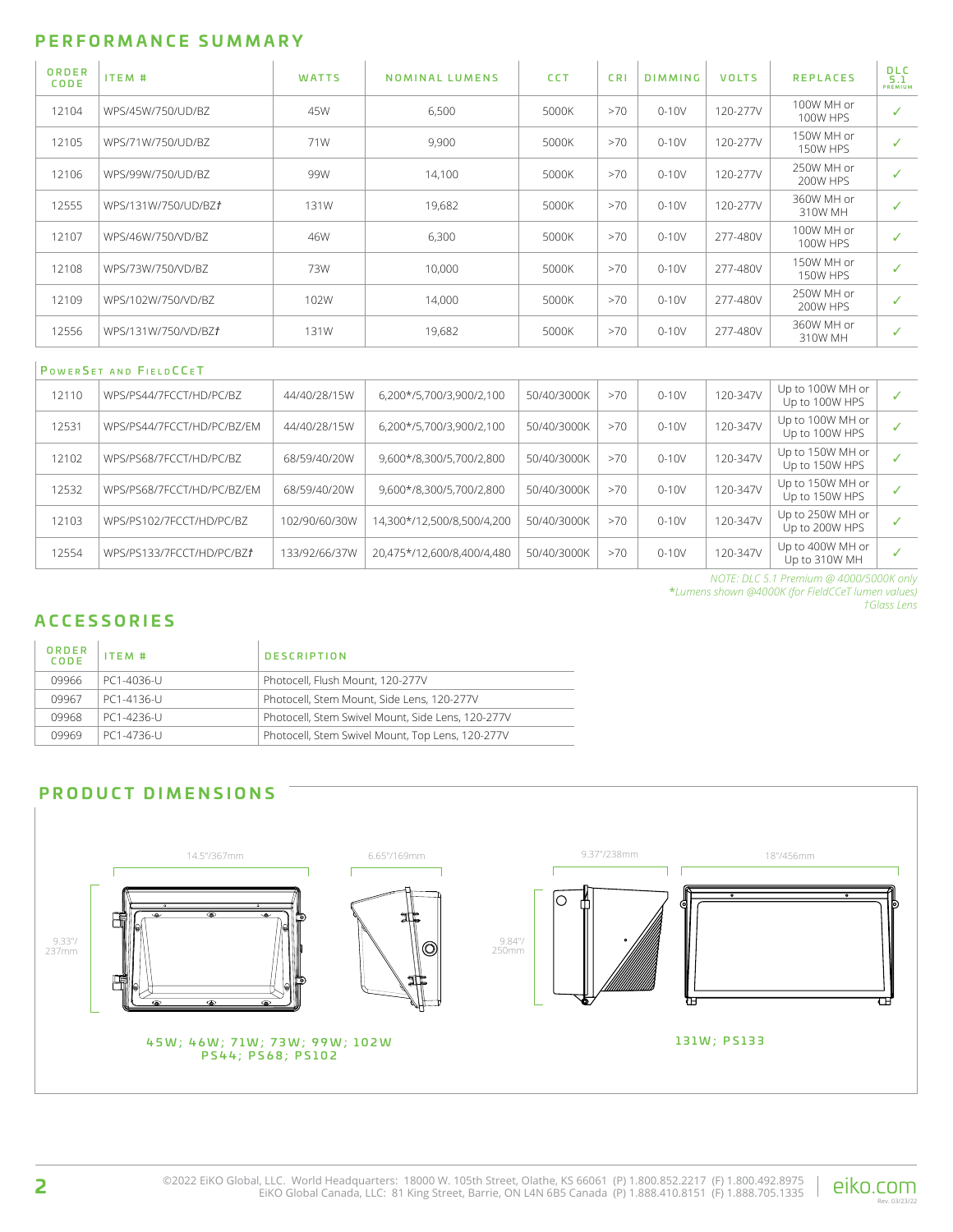# **PHOTOMETRICS**

## **W P S / 4 5 W / 7 5 0 / U D / B Z W P S / 7 1 W / 7 5 0 / U D / B Z**

| ZONAL LUMEN SUMMARY |               |                 |  |  |
|---------------------|---------------|-----------------|--|--|
| ZONE                | <b>LUMENS</b> | <b>%FIXTURE</b> |  |  |
| $0 - 20$            | 648.52        | 10.00           |  |  |
| $0 - 30$            | 1351.41       | 20.80           |  |  |
| $0 - 40$            | 2170.81       | 33.30           |  |  |
| $0 - 60$            | 3875.54       | 59.50           |  |  |
| $0 - 80$            | 5246.92       | 80.60           |  |  |
| 0-90                | 5695.25       | 87.50           |  |  |
| 60-80               | 1371.38       | 21.10           |  |  |
| 70-80               | 611.42        | 9.40            |  |  |
| 80-90               | 448.33        | 6.90            |  |  |
| $0 - 180$           | 6510.36       | 100.00          |  |  |



| ZONAL LUMEN SUMMARY |               |                 |  |  |  |
|---------------------|---------------|-----------------|--|--|--|
| ZONE                | <b>LUMENS</b> | <b>%FIXTURE</b> |  |  |  |
| $0 - 20$            | 1049.14       | 10.60           |  |  |  |
| $0 - 30$            | 2149.24       | 21.60           |  |  |  |
| $0 - 40$            | 3422.60       | 34.50           |  |  |  |
| 0-60                | 6097.96       | 61.40           |  |  |  |
| $0 - 80$            | 8167.03       | 82.30           |  |  |  |
| $0 - 90$            | 8804.56       | 88.70           |  |  |  |
| 60-80               | 2069.07       | 20.80           |  |  |  |
| 70-80               | 906.00        | 9.10            |  |  |  |
| 80-90               | 637.52        | 6.40            |  |  |  |
| $0 - 180$           | 9928.23       | 100.00          |  |  |  |



## **W P S / 9 9 W / 7 5 0 / U D / B Z W P S / 1 3 1 W / 7 5 0 / U D / B Z**

| ZONAL LUMEN SUMMARY |               |                 |  |  |  |
|---------------------|---------------|-----------------|--|--|--|
| ZONE                | <b>LUMENS</b> | <b>%FIXTURE</b> |  |  |  |
| $0 - 20$            | 1428.79       | 7.70            |  |  |  |
| $0 - 30$            | 3005.81       | 16.10           |  |  |  |
| $0 - 40$            | 4918.56       | 26.40           |  |  |  |
| $0 - 60$            | 9605.92       | 51.60           |  |  |  |
| $0 - 80$            | 14014.55      | 75.30           |  |  |  |
| $0 - 90$            | 15773.88      | 84.70           |  |  |  |
| 60-80               | 4408.62       | 23.70           |  |  |  |
| 70-80               | 2079.87       | 11.20           |  |  |  |
| 80-90               | 1759.33       | 9.40            |  |  |  |
| $0 - 180$           | 18622.42      | 100.00          |  |  |  |



# **ZONE LUMENS %FIXTURE**

**ZONAL LUMEN SUMMARY**

| $0 - 20$ | 1368.54  | 9.70   |
|----------|----------|--------|
| $0 - 30$ | 2864.07  | 20.40  |
| $0 - 40$ | 4624.30  | 32.90  |
| 0-60     | 8296.72  | 59.00  |
| $0 - 80$ | 11285.43 | 80.30  |
| $0 - 90$ | 12274.65 | 87.30  |
| 60-80    | 2988.71  | 21.30  |
| 70-80    | 1337.12  | 9.50   |
| 80-90    | 989.22   | 7.00   |
| 0-180    | 14058.45 | 100.00 |

## W P S / 4 6 W / 7 5 0 / V D / B Z W P S / 7 3 W / 7 5 0 / V D / B Z

| ZONAL LUMEN SUMMARY |               |                 |  |  |
|---------------------|---------------|-----------------|--|--|
| ZONE                | <b>LUMENS</b> | <b>%FIXTURE</b> |  |  |
| $0 - 20$            | 619.82        | 9.90            |  |  |
| $0 - 30$            | 1290.65       | 20.60           |  |  |
| $0 - 40$            | 2079.29       | 33.10           |  |  |
| $0 - 60$            | 3736.54       | 59.50           |  |  |
| $0 - 80$            | 5081.81       | 81.00           |  |  |
| $0 - 90$            | 5510.85       | 87.80           |  |  |
| 60-80               | 1345.27       | 21.40           |  |  |
| 70-80               | 598.13        | 9.50            |  |  |
| 80-90               | 429.03        | 6.80            |  |  |
| $0 - 180$           | 6275.56       | 100.00          |  |  |



| ZONAL LUMEN SUMMARY |               |                 |  |  |  |
|---------------------|---------------|-----------------|--|--|--|
| ZONE                | <b>LUMENS</b> | <b>%FIXTURE</b> |  |  |  |
| 0-20                | 906.08        | 9.10            |  |  |  |
| 0-30                | 1924.91       | 19.30           |  |  |  |
| 0-40                | 3127.63       | 31.40           |  |  |  |
| 0-60                | 5677.34       | 57.00           |  |  |  |
| $0 - 80$            | 7836.45       | 78.70           |  |  |  |
| $0 - 90$            | 8573.20       | 86.10           |  |  |  |
| 60-80               | 2159.11       | 21.70           |  |  |  |
| 70-80               | 979.51        | 9.80            |  |  |  |
| 80-90               | 736.75        | 7.40            |  |  |  |
| $0 - 180$           | 9957.56       | 100.00          |  |  |  |



|          | ZONAL LUMEN SUMMARY |                 |  |  |  |
|----------|---------------------|-----------------|--|--|--|
| ZONE     | <b>LUMENS</b>       | <b>%FIXTURE</b> |  |  |  |
| $0 - 20$ | 1267.03             | 9.10            |  |  |  |
| $0 - 30$ | 2691.85             | 19.20           |  |  |  |
| $0 - 40$ | 4393.37             | 31.40           |  |  |  |
| $0 - 60$ | 8005.24             | 57.20           |  |  |  |
| $0 - 80$ | 11048.40            | 79.00           |  |  |  |
| $0 - 90$ | 12078.35            | 86.30           |  |  |  |
| 60-80    | 3043.16             | 21.70           |  |  |  |
| 70-80    | 1374.47             | 9.80            |  |  |  |
| 80-90    | 1029.95             | 7.40            |  |  |  |
| 0-180    | 13992.66            | 100.00          |  |  |  |



## W P S / 1 0 2 W / 7 5 0 / V D / B Z W P S / 1 3 1 W / 7 5 0 / V D / B Z

| ZONAL LUMEN SUMMARY |               |                 |  |
|---------------------|---------------|-----------------|--|
| ZONE                | <b>LUMENS</b> | <b>%FIXTURE</b> |  |
| $0 - 20$            | 1366.02       | 7.30            |  |
| $0 - 30$            | 2907.58       | 15.60           |  |
| $0 - 40$            | 4807.20       | 25.80           |  |
| $0 - 60$            | 9485.31       | 50.90           |  |
| $0 - 80$            | 13852.15      | 74.30           |  |
| $0 - 90$            | 15684.19      | 84.10           |  |
| 60-80               | 4366.84       | 23.40           |  |
| 70-80               | 2060.03       | 11.10           |  |
| 80-90               | 1832.04       | 9.80            |  |
| $0 - 180$           | 18642.64      | 100.00          |  |